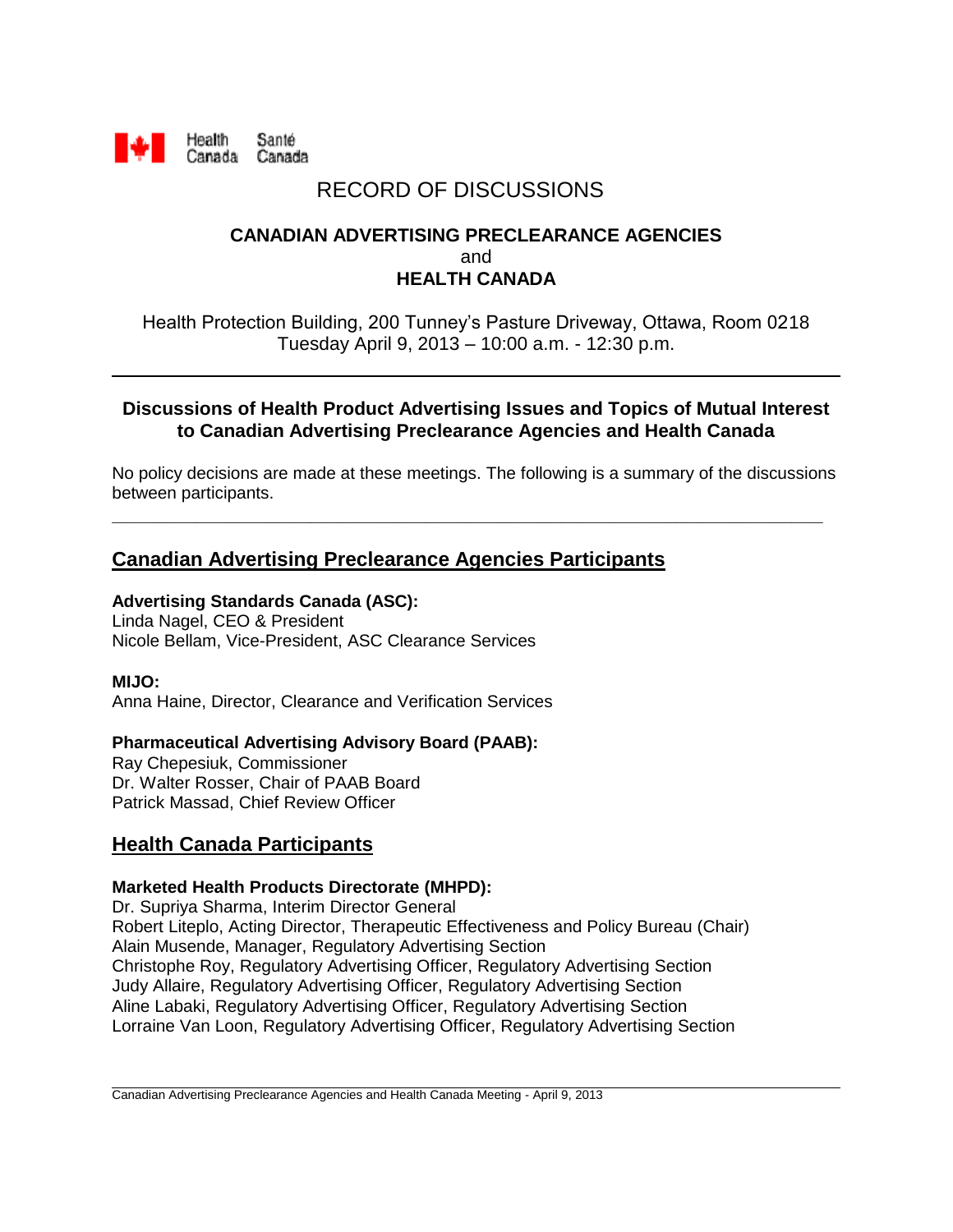### **Therapeutic Products Directorate (TPD):**

Mark Bustard, A/Manager, Bureau of Pharmaceutical Sciences

#### **Biologics and Genetic Therapies Directorate (BGTD):**

Dr. Wendy Mooney, Medical Officer, Centre for Evaluation of Radiopharmaceuticals and **Biotherapeutics** 

#### **Natural Health Products Directorate (NHPD):**

Stephanie Reid, Manager, Bureau of Program Policy, Risk Management and Stakeholder **Engagement** 

\_\_\_\_\_\_\_\_\_\_\_\_\_\_\_\_\_\_\_\_\_\_\_\_\_\_\_\_\_\_\_\_\_\_\_\_\_\_\_\_\_\_\_\_\_\_\_\_\_\_\_\_\_\_\_\_\_\_\_\_\_\_\_\_\_\_\_\_\_

#### **Health Products and Food Branch Inspectorate (HPFBI):**

Christopher Rose, Manager, Drug Compliance Verification and Investigation Unit

#### **1. Opening Remarks & Self-Introductions**

The Chair welcomed attendees and noted that the meeting is an opportunity to exchange information and to have thoughtful discussions on health product advertising, but is not a decision-making forum.

#### **2. Brief Update on Outstanding Items from the 2012 Bilateral Meeting**

#### **A) Nonprescription Drug Label Approval Process**

Issue:

 Following confirmation, at the 2011 bilateral meeting, that TPD has always reviewed draft labels for Category IV monograph or Labeling Standard submissions, ASC questioned whether the final marketed labels are also reviewed and if they could be accessible to the general public via the external Drug Product Database (DPD).

Discussion Highlights:

- TPD confirmed that final labels are not reviewed.
- Health Canada had previously explored the possibility of making the final marketed labels available via the external DPD and thus accessible to the general public.
- It was decided, however, that this initiative is not currently a priority for the Health Products and Food Branch.
- ASC stated that these labels are often vital to understanding Health Canada's approval of the claims for a given product. Access to such information facilitates effective and efficient advertising preclearance and complaint adjudication. ASC thus sees this as information that should be shared by Health Canada with advertising preclearance agencies (APAs).

Action: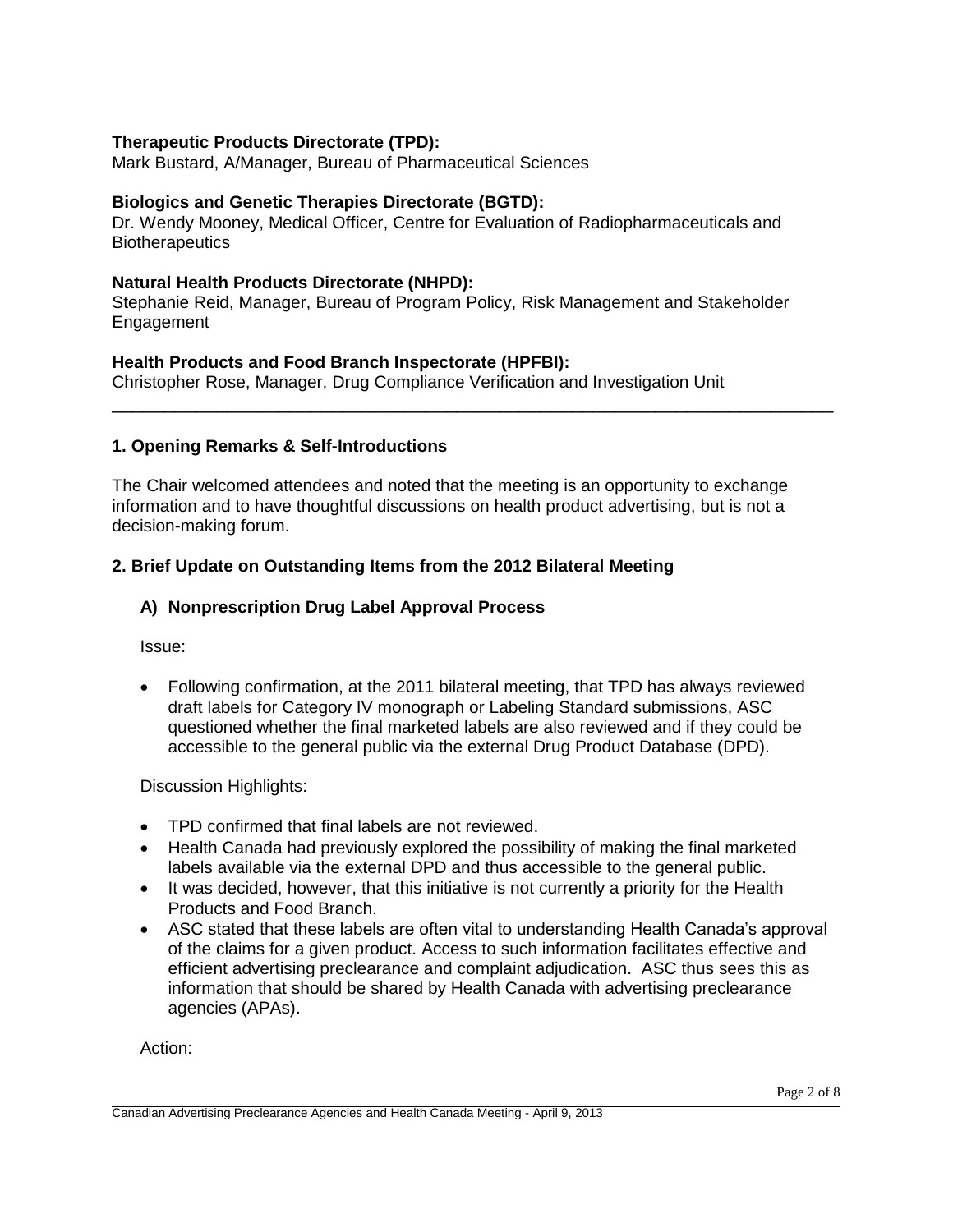Health Canada will provide an update at future bilateral meetings with the APAs.

# **B) Symbols Used in Food and NHP Ads that Depict Off-Label Indications**

Issue:

 PAAB raised the issue that health product advertising that include graphics such as a heart logo need to have an accompanying claim for efficacy approved by Health Canada. They cited examples for foods and natural health products such as cheerios and Vitamin E respectively that were showing hearts in their advertising without a claim approved by Health Canada.

Discussion Highlights:

- The Food Directorate explained last year that at the present time, health claims related to heart disease can be made on food under certain conditions.
- MHPD is proposing the addition of an example to the *Consumer Advertising Guidelines for Marketed Health Products (for Nonprescription Drugs including Natural Health Products)* (CAG) that logos or pictures in health product advertising must be consistent with the product's Terms of Market Authorization.
- Health Canada continues to work on developing a position with regard to the rest of the product lines.

Action:

MHPD will provide an update on the progress of this initiative by September 2013.

# **3. Performance Report and Key Advertising Issues**

Issue:

Health Canada provides an annual statistical report of advertising activities.

Discussion Highlights:

- The Annual Statistical Report of Regulatory Advertising Activities (complaints and requests for clarification) for Fiscal Year 2012-2013 was shared with participants.
- MHPD is working on the performance standard for the adjudication of advertising complaints it receives. The new standard is expected to be adopted by September, 2013.
- Key advertising issues were also discussed.
- PAAB requested clarification on whether MHPD had timelines for responses to advertising complaints related to health product safety issues.
- MHPD confirmed that there is a specific protocol followed to determine the health risk of an ad and that subsequent processes are followed accordingly. A health product advertising posing a medium or high health risk is handled as top priority; there is no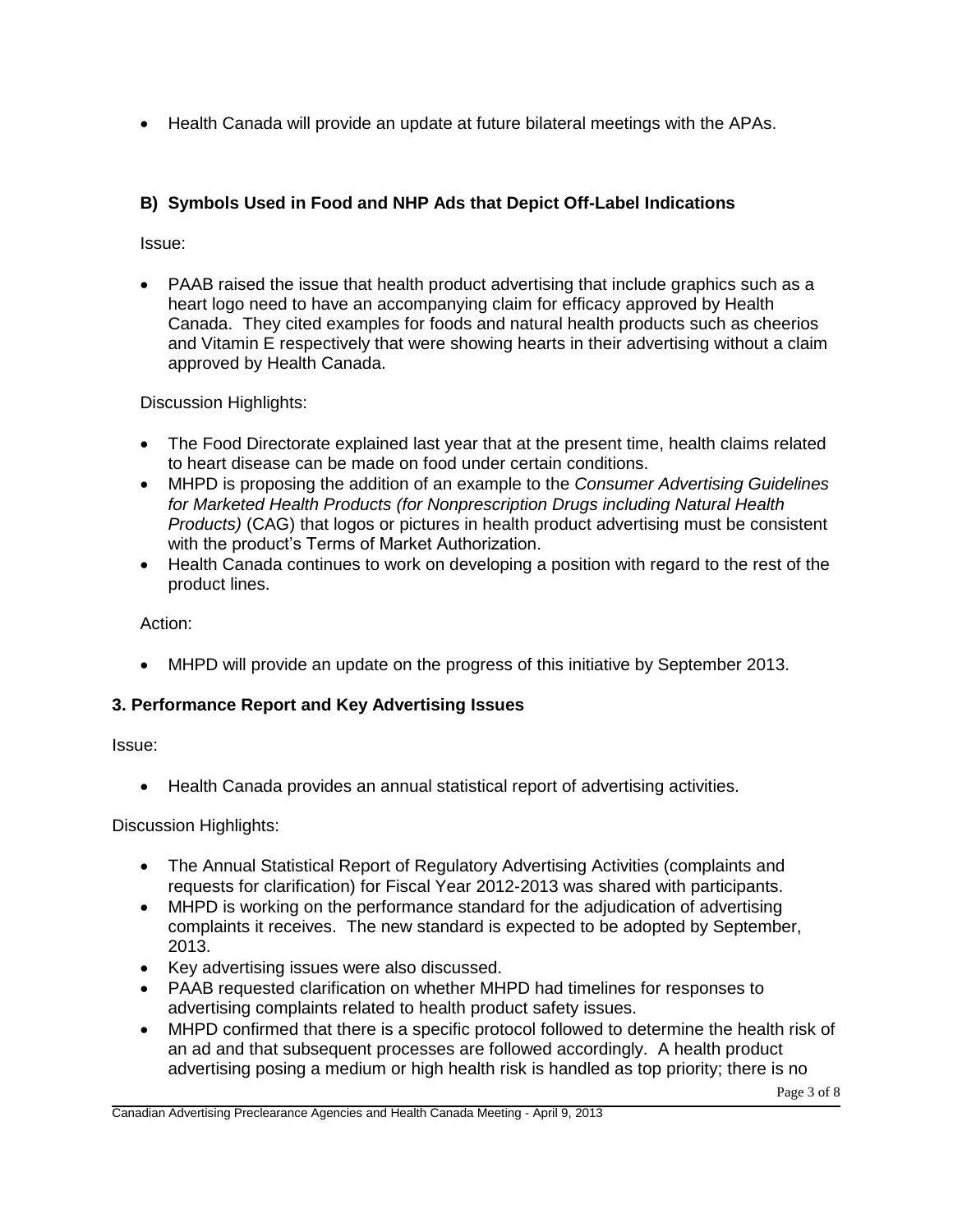other specific timeline for handling this type of complaint.

Action:

• None

# **4. Updates to:**

# **A) The** *Consumer Advertising Guidelines for Marketed Health Products (for Nonprescription Drugs including Natural Health Products)***(CAG)**

Issue:

 ASC requested a clear timeframe for publication of the revised CAG in order to facilitate planning.

Discussion Highlights:

- MHPD continues to consult internally as the transfer of medical device advertising oversight lead to MHPD has identified a number of considerations with respect to the preclearance and complaint resolution.
- MHPD will resume its work on the update of the CAG with the possible inclusion of medical devices, and the APAs will be consulted again.
- ASC is concerned that, in their opinion, the document is becoming large and unwieldy and believes that the CAG should be a lean document that gives users practical advice on complying with important concerns relating to *Section 9.1* of the *Food and Drugs Act*.
- ASC clarified that they did not object to the addition of other product categories (ie. vaccines and medical devices) to the CAG.
- MHPD is exploring ways of making the CAG more useful and practical.

Action:

- MHPD will resume the update of this document following the completion of the medical device advertising internal consultation.
- The anticipated timeframe for an updated CAG ready for consultation is fall 2013.

# **B) Ongoing Advertising Related Initiatives at Health Canada**

Issue:

 MHPD wanted to provide the APAs with an update regarding ongoing advertising initiatives at Health Canada.

Discussion Highlights:

 MHPD provided an update on the transparency initiative (posting of advertising complaint decisions on Health Canada's Web site), potential guidance document on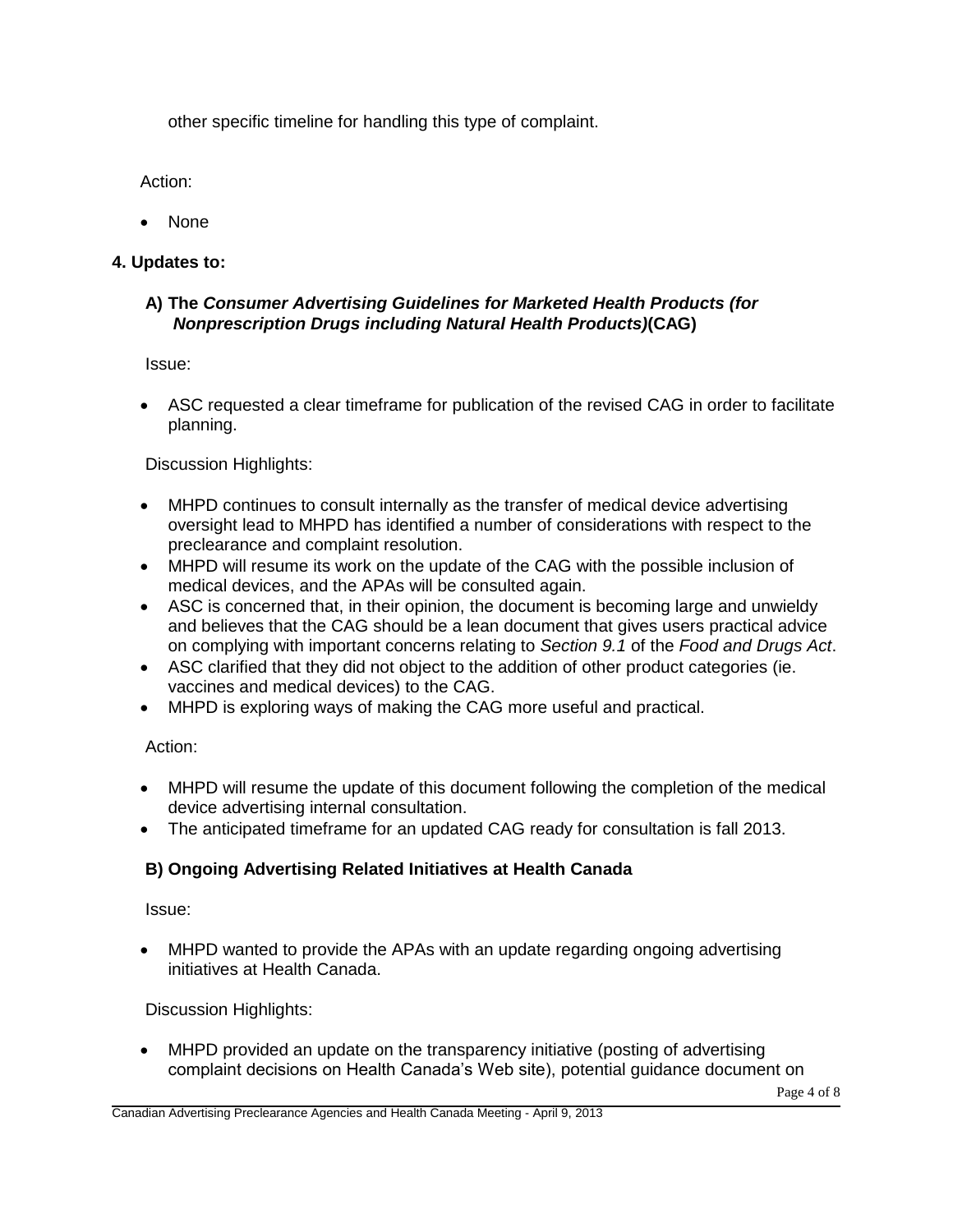social media, and also a possible update to the Health Canada policy *The Distinction Between Advertising and Other Activities* (The Distinction document).

 PAAB requested to be included in the updating process for The Distinction document and ASC suggested that a meeting among Health Canada, ASC and PAAB could be useful.

Action:

 MHPD agreed to seek input from the APAs prior to going ahead with revisions to any of the guidance documents.

# **5. Presentation on the Impact of the Repeal of NHP-UPLAR on Compliance and Advertising**

Issue:

 Health Canada wished to present the new approach for reviewing natural health products (NHPs), as well as the impact of the repeal of the *Natural Health Products (Unprocessed Product Licence Applications) Regulations* (NHP-UPLAR) on compliance & enforcement and advertising of NHPs.

Discussion Highlights:

- NHPD explained the new three-class system for reviewing NHPs as well as the changes following the ending of NHP-UPLAR.
- HPFBI described the compliance and enforcement plan during the 18 month transition period for NHPs that formerly had exemption numbers (EN).
- MHPD provided details on the advertising of NHPs following the repeal of NHP-UPLAR.

Action:

• None

# **6. APAs Expectations of HC When Receiving Referred Advertising Complaints**

Issue:

• Health Canada wanted to clarify the APA's interpretation of "summary of findings" referred to in Section 3.5.2.3 of Health Canada's guidance document *Health Canada and Advertising Preclearance Agencies' Roles Related to Health Product Advertising* when referring advertising complaints to them.

Discussion Highlights:

- Health Canada explained that prior to referring complaints to APAs, a preliminary assessment of the complaint is performed.
- Although the guidance requires that a "summary of findings" is provided to the APAs, details of what is included in the "summary of findings" are not clear.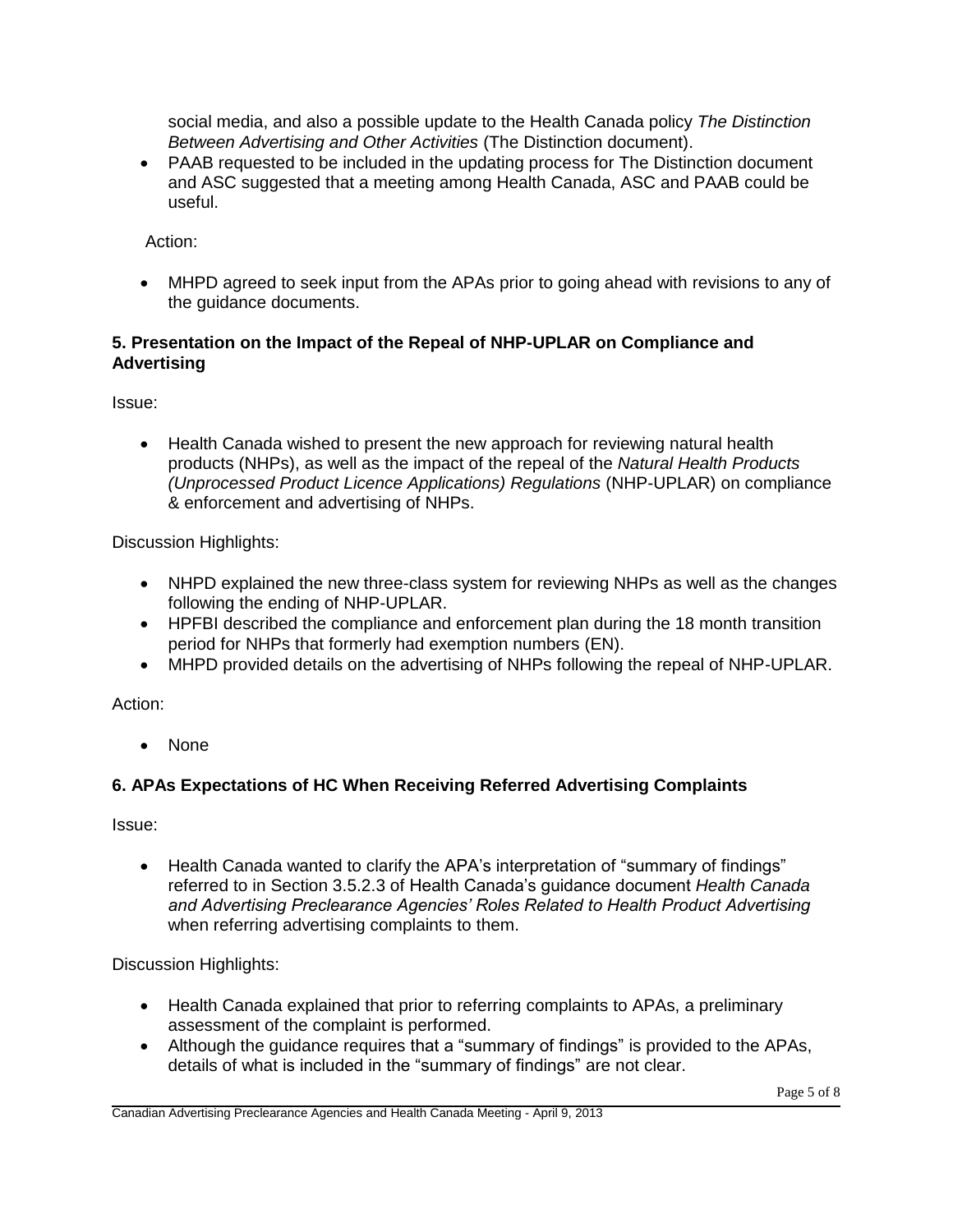- It is Health Canada's interpretation that a "summary of findings" would be limited to verification of the status of the product and whether the ad presents no or a low level of health risk.
- ASC confirmed that they don't require a "summary of findings", from Health Canada but requested Health Canada, in advance of forwarding complaints, have a mechanism to ensure that the review is within the scope of the APA (i.e. product is authorised for sale in Canada and does not include Schedule A claims, and that contact information for the advertiser is included).
- MIJO added that specific information such as a copy of the ad, or contact information of the complainant is sometimes missing from complaints referred by Health Canada and the information being provided to the APAs should be more consistent.
- Health Canada is working towards a better complaint coordination process and will remind all employees to follow internal policies regarding the referral of complaints to APAs.

# Action:

 Going forward, when referring complaints to the APAs, Health Canada's "summary of findings" will be limited to the status of the product and the level of health risk.

# **7. Health Canada Issued Advertising Policy Clarification**

Issue:

 ASC requested that Health Canada share with APAs any policy issues that arise from advisories to companies regarding direct-to-consumer advertising of prescription drugs and direct-to-consumer information messages.

Discussion Highlights:

- Health Canada will inform the APAs when advice is provided to companies regarding direct-to-consumer advertising of prescription drugs and direct-to-consumer information messages.
- In order to avoid redundancy, information will only be provided if it is precedent setting.

Action:

• None

**8.** 

# **A) Generic Health Product Advertising that Includes Comparisons to Reference Brands**

Issue:

 The PAAB requested clarification from Health Canada regarding the advertising of generic products with the claim "same as" in a general or overall sense as well as claims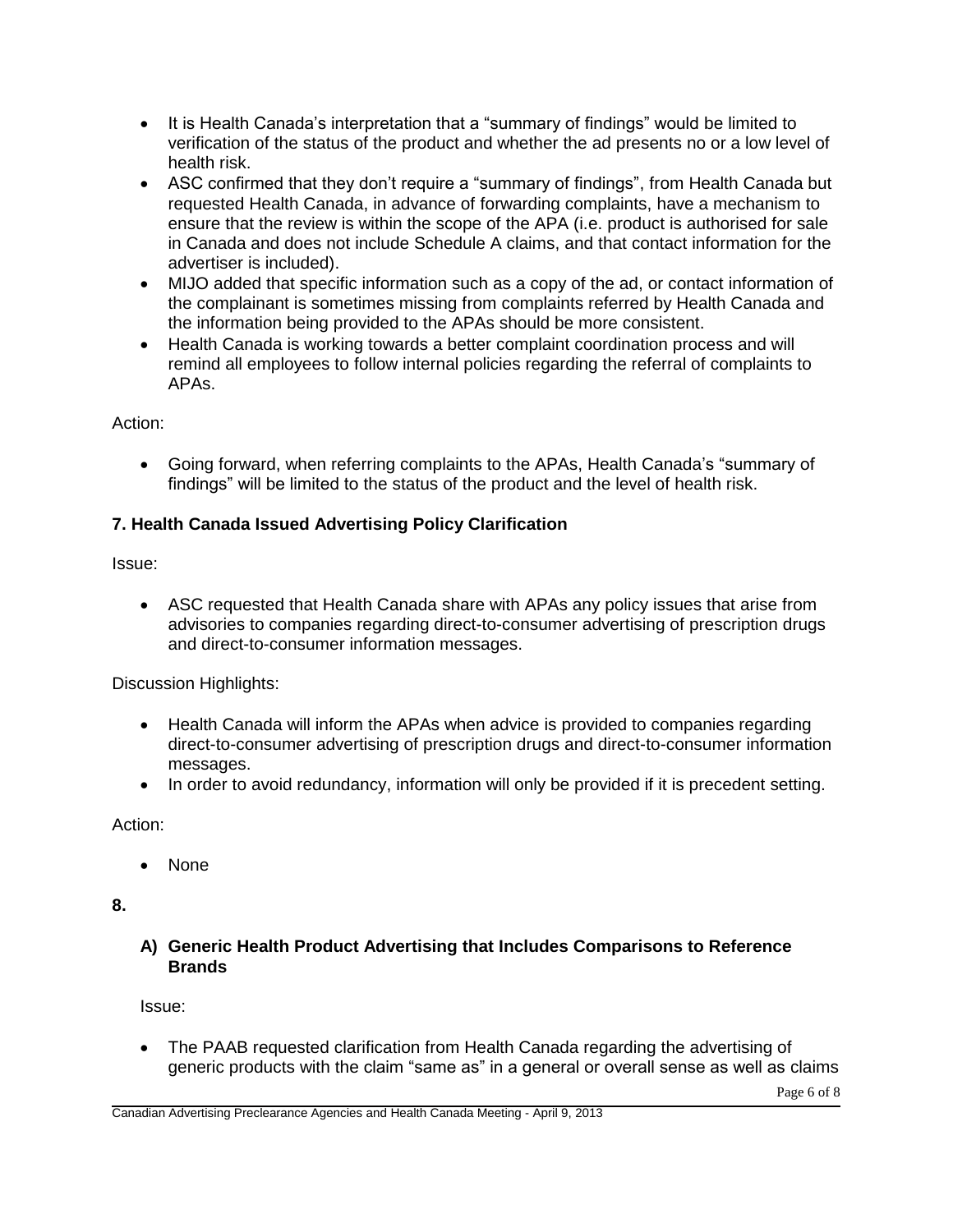such as "generic product A has the same efficacy and safety as reference product B".

Discussion Highlights:

- The PAAB interprets "same as" as "identical", while Health Canada interprets "same as" as being different from "identical" and thus would not authorize claims with the term "identical".
- Health Canada would authorize a "same as" claim providing it is used with a qualifier such as "Product A has the same safety and/or efficacy as Product B".

Action:

• None

#### **B) Biosimilar Health Product Advertising**

Issue:

 The PAAB wanted confirmation from Health Canada (as in item 8A) regarding the advertising of biosimilars and the use of "same as" or "identical" when used in a general sense only with no qualifier e.g. same bioavailability, same efficacy etc.

Discussion Highlights:

- Health Canada explained that a "biosimilar" is referred to by Health Canada as a Subsequent Entry Biologic (SEB) and that there are no so-called 'generic biologics': biologic drugs are not interchangeable.
- The terms "same as", and "identical" are considered false and misleading and would not be permitted for Subsequent Entry Biologics.

Action:

• None

#### **9. Web site Gating Requirements**

Issue:

 Health Canada is requesting confirmation from PAAB that a gating system requiring a healthcare professional licence number alone to grant access would qualify as a "wellcontrolled entry system" according to the newly revised PAAB Code.

Discussion Highlights:

- PAAB explained that they have determined multiple ways of properly gating Web sites and that companies would be able to choose from these options.
- PAAB confirmed that a gating system requiring a healthcare professional's licence number alone to grant access would qualify as a "well-controlled entry system".